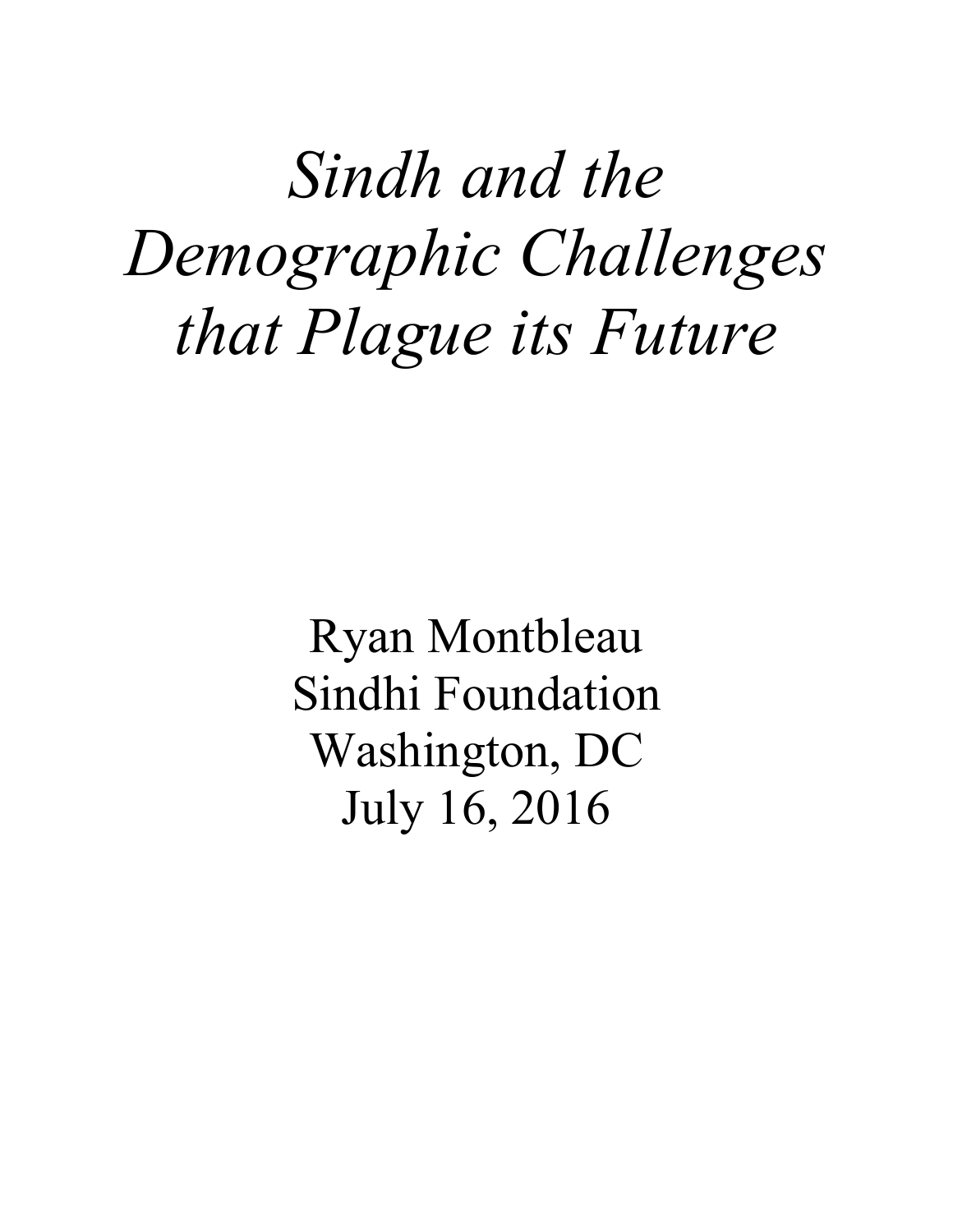## **Overview**

In the world today, certain nations and groups of people continue to prosper off the marginalization of others. This is a fact of life for Sindhis in Sindh, Pakistan, who are increasingly faced with adverse conditions created by those around them. This report serves to bring attention to issues facing the Sindhi people and provide explanations of how this injustice has grown. While the analysis may not be as in depth as a longer study, the points made will be used to raise awareness of a topic that continues to be brushed away from the international eye. As you will see below, demographic challenges facing the Sindhi people vary. For this reason, I will try to simplify their distinctions through separate sections. The Sindhi people have been stripped of their voice, making it the duty of all people to speak on their behalf.

### **Challenges in Natural Resource Extraction**

Often, possession of a good or resource means personal benefit from that same resource. However, the opposite is true for the Sindhi people. Whereas those in Sindh sit upon the richest land of resources in Pakistan, wealth generated from their extraction is funneled away from the Sindhi people to those of other ethnicities and provinces. While over 50% of all oil fields in Pakistan reside in Sindh, the majority of provincial people still live in impoverished conditions.<sup>1</sup> This problem extends past the oil industry into gas production as well. As reported by DAWN, "even in the gas producing districts, where gas pipelines pass through villages, not a single household has a gas supply connection."<sup>2</sup> While extraction and production processes unfold in their backyards, many Sindhis never see the benefits of this invaluable addition to the Pakistani economy. As seen in Graph 1, Sindhi efforts in energy production far exceed the value of energy that is returned to the province.<sup>3</sup> It is this unequal work-return relationship that must be addressed.



<sup>&</sup>lt;sup>1</sup> "Pakistan's Sindh Province"<br>
<sup>2</sup> "Poverty in Oil Rich Districts of Sindh"<br>
<sup>3</sup> "Investment Opportunities in Oil & Gas"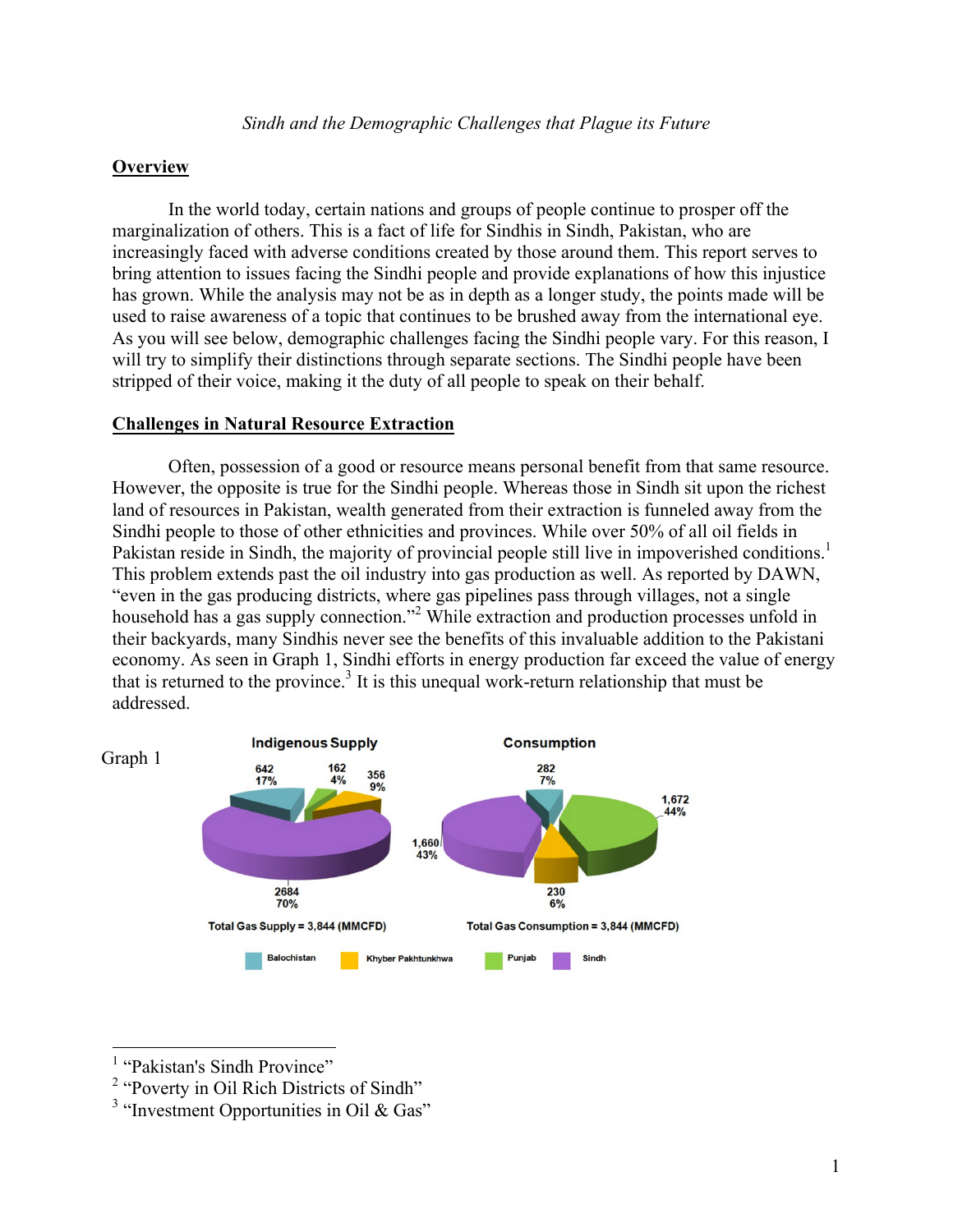Responsible for a quarter of the national population, the location of Pakistan's largest megacity (Karachi), and the most urbanized province in the country, Sindh and its rural areas still face oil and gas injustice.<sup>4</sup> The fruits of hard labor are not enjoyed by the Sindhi people, but are rather used to sustain those far off in Punjab. The demographic challenges in the energy sector continue to plague Sindh's right to these natural resources and the energy wellbeing of Sindhis as a whole. For this injustice to disappear, Pakistan must cease its inequitable energy division between the provinces.

## *Health Challenges Associated with Unfair Resource Extraction*

Before moving to the next area of demographic challenges facing Sindh, it is important to note the health issues associated with natural resource extraction in the Sindh province. While Sindhis, mostly in rural areas, continue to be stripped of their resources with little to no compensation, they are the main recipients of extraction hazards, health problems, and environmental contamination. As reported by Dawn, "[some Sindhis] complain the use of specific chemicals during drilling for extraction of oil and gas has contaminated the underground potable water, causing a variety of serious health problems."<sup>5</sup> While those in other provinces enjoy the growth of oil and gas activity, Sindhis face the repercussions associated with extraction. Even worse, Sindhis see little to no return to alleviate their suffering. It is this unequal distribution of responsibility that must be eradicated before Sindh is overcome with unmanageable obstacles.

## **Challenges in the Job Industry**

Despite their region's crucial role in the Pakistani economy, Sindhi people do not share in equal employment opportunities throughout the province. According to one local by the name of Tanseem Pasha, "companies offer only low-paid jobs to the local people, [such as] watchmen, gatekeepers, or laborers, while management level positions are given to those who belong to influential locals or other provinces."<sup>6</sup> Even in their own province and pertaining to their own resources, Sindhi people rarely have access to substantial job opportunities. In order for Sindh to gather strength as a province and gain an equal standing within Pakistan, businesses and companies within the province must emphasize the hiring of Sindhis for these employment opportunities. If foreign individuals continue to saturate the job market, Sindhi people will further lose control of the economic activity that is happening within their region.

### **Challenges between Urban and Rural Sindh**

While there are many demographic challenges facing Sindh, it is intra-province inequality that must be examined. Aside from the inequitable circumstances separating Sindh from Punjab, Karachi and rural Sindh are also in sharp contrast. While Sindh's capital, Karachi, is responsible for over half of all commercial activity in Pakistan, there continues to be

<sup>&</sup>lt;sup>4</sup> "Sindh Board of Investment"<br>
<sup>5</sup> "Poverty in Oil Rich Districts of Sindh"<br>
<sup>6</sup> "Poverty in Oil Rich Districts of Sindh"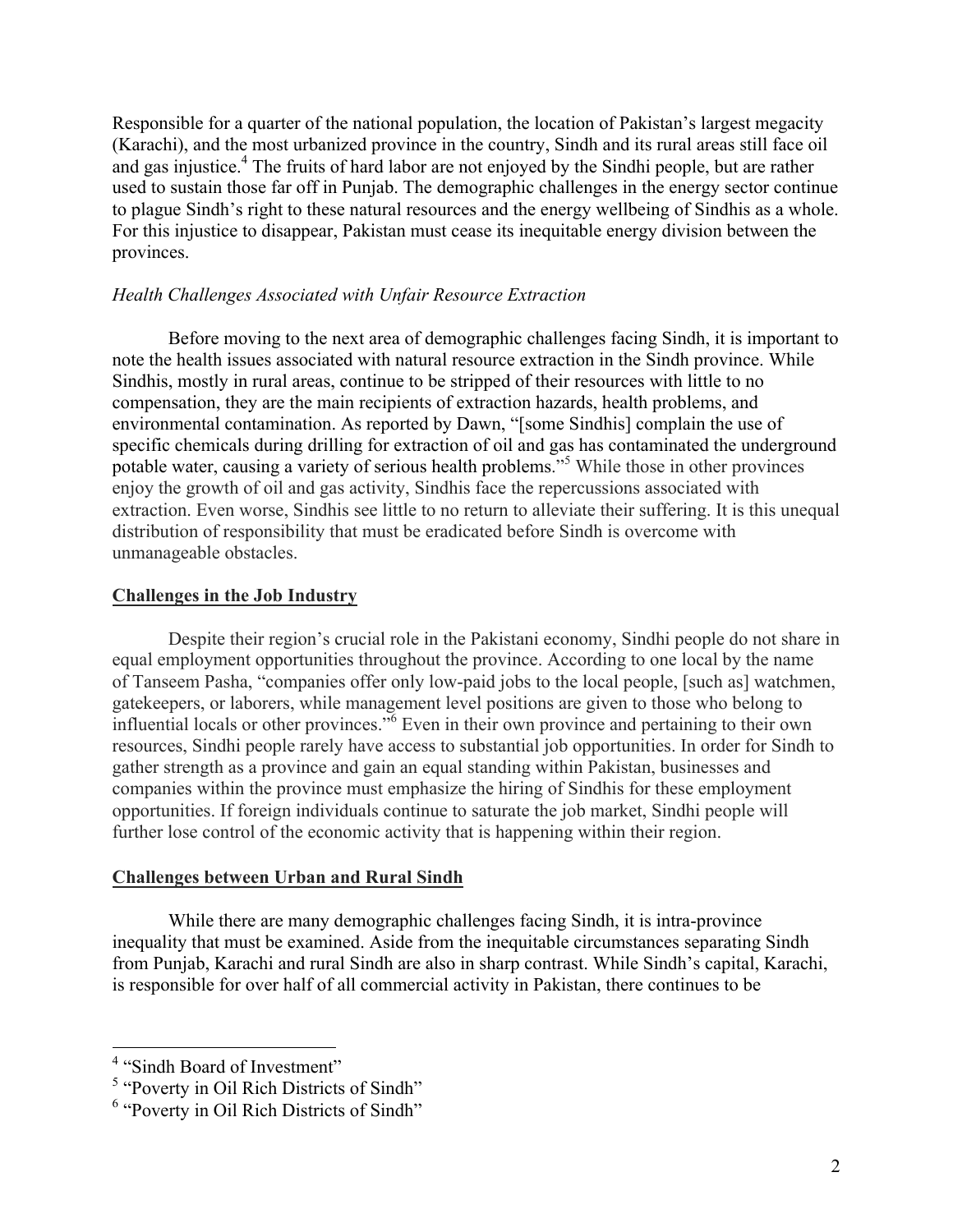widespread poverty throughout rural Sindh.<sup>7</sup> Instead of wealth permeating throughout the region, most economic activity and financial benefit circulate in the capital alone. While Karachi inhabitants boast of lavish homes, modern hotels, and contemporary malls, areas only a few hundred miles away seem to be from a different time and an entirely different country.<sup>8</sup> Instead of places for leisure and new gyms, rural living conditions consist of one-room huts, lacking proper hygiene facilities and housing overcrowded families.<sup>9</sup>





 $(Karachi at Night<sup>10</sup>)$  (Rural Sindh<sup>11</sup>)



The evident dichotomy between urban and rural living standards and economic opportunity have become the norm. As Karachi continues to progress, rural Sindh is falling farther back into oblivion. What is even more troubling, is that rural Sindh is directly supporting Karachi's livestock and agriculture needs.<sup>12</sup> However, very little is felt in return for these efforts as rural regions lack mutual aid and development. This widening gap is not only creating distinct economic circumstances, but is also splitting up Sindhi culture as well. What was once a unified province, is now becoming a stark contrast of contemporary Sindhis with the means to succeed and more traditional Sindhis who have been left out of modern progress.

# **Education**

Along with the economic disparity between rural and urban Sindh, inequality in educational opportunities also adds to the growing divide within the province. Literacy rate among Sindhis in urban and rural regions continues to pose a threat to future reunification. As

<sup>&</sup>lt;sup>7</sup> "Pakistan's Sindh Province"<br><sup>8</sup> "Urban–Rural Divide in Sindh"<br><sup>9</sup> "Urban–Rural Divide in Sindh"<br><sup>10</sup> "AWESOME PICTURES of KARACHI" 11 "How Aid Can Work Better for the Poorest People"

<sup>&</sup>lt;sup>12</sup> "Urban–Rural Divide in Sindh"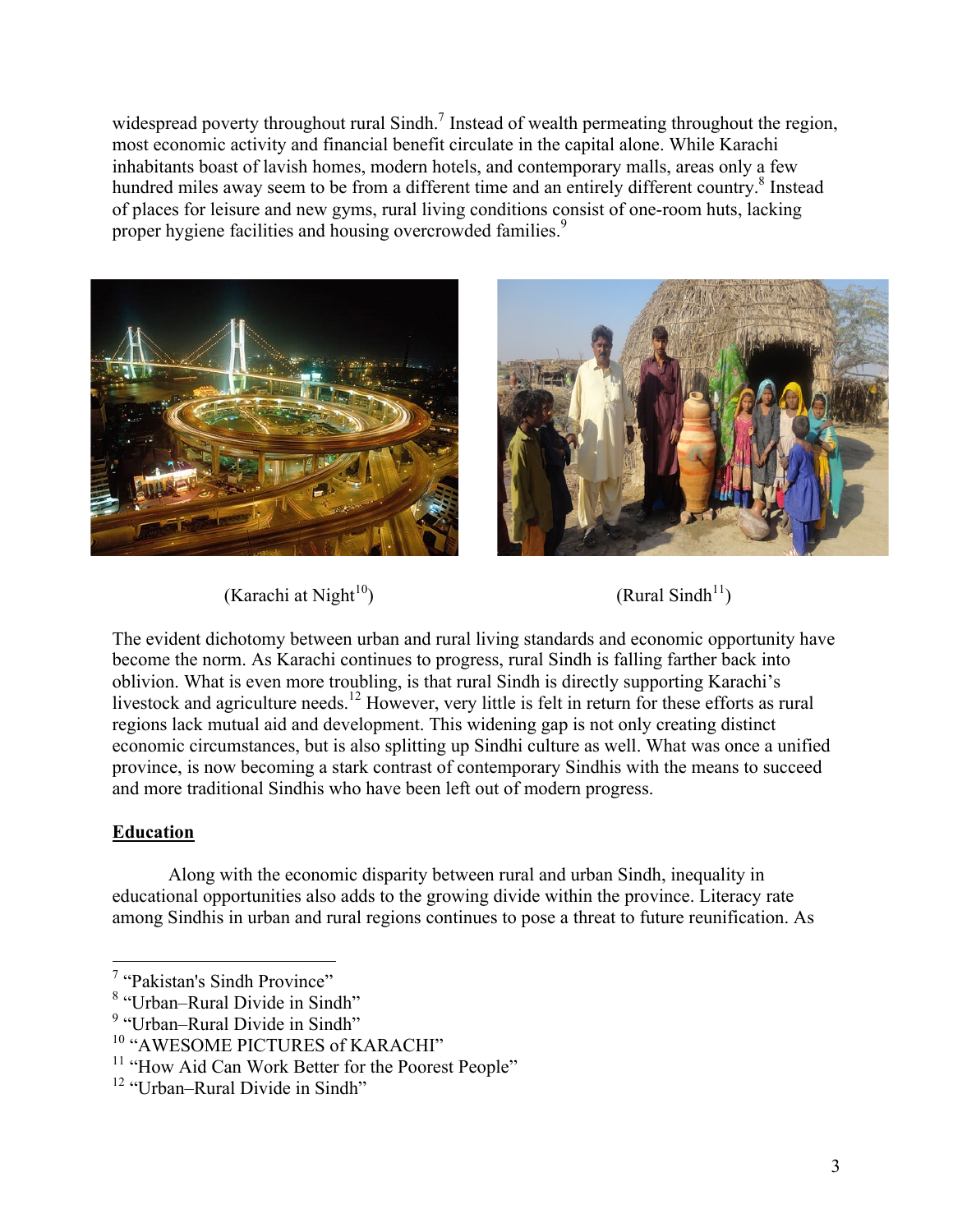seen in Graph 2, while urban literacy rate in Sindh follows closely with urban literacy rate in Pakistan as a whole, it is rural levels that show evident issues.<sup>13</sup> When looking at urban-rural literacy statistics, not only is there a provincial-national difference, but there is an evident gender

| ZUIZ-ZUIS    |              |               |              |              |               |              |              |               |       |
|--------------|--------------|---------------|--------------|--------------|---------------|--------------|--------------|---------------|-------|
|              | <b>Urban</b> |               |              | <b>Rural</b> |               |              | <b>Total</b> |               |       |
|              | <b>Male</b>  | <b>Female</b> | <b>Total</b> | <b>Male</b>  | <b>Female</b> | <b>Total</b> | <b>Male</b>  | <b>Female</b> | Total |
| Pakistan     | 82           | 69            | 76           | 64           | 37            | 51           | 71           | 48            | 60    |
| Sindh        | 84           | 70            | 77           | 59           | 22            | 42           | 72           | 47            | 60    |
| <b>Badin</b> | 62           | 38            | 51           | 47           | 17            | 33           | 50           | 21            | 36    |

## Table 2. Literacy Rate (10 years and above, by percentage)

disparity as well. While rural, male literacy rate in Sindh only trails rural, male literacy rate in Pakistan by 5%, female rates show a much larger divide. While 37% of rural females nationwide remain literate, only 22% of females in rural Sindh maintain this skill. That is a 15% difference in literacy rate, and when compared to urban levels, rural woman in Sindh trail urban woman in Sindh by 48%. A similar divide between urban and rural men in Sindh also exists. Clearly, access to education for rural populations is much more difficult than for their urban counterparts. One cannot expect the urban-rural divide to disappear if this educational inequality persists into the future. Without the proper tools to succeed, those in rural Sindh seem threatened with greater isolation and adversity.

## **Human Development**

Graph 2

When looking at the Human Development Index (HDI) of Pakistan, it must be understood the national advancement does not mirror what is occurring in the provinces. Much like the challenges explained above, Sindh lacks the proper attention and management to remain equal.<sup>14</sup> While Punjab and other provinces steadily rise in their human development, Sindh continues to suffer and be left behind. As reported by UNPO, a startling problem that is facing Sindh today is infant mortality rate in rural regions.<sup>15</sup> According to Al-Jazeera, a reporter for UNPO, "having no means of transport [to the hospital] and no money for the journey adds to the number of dead babies" in Sindh.<sup>16</sup> Along with this, malnutrition in babies has continued to rise throughout the province, which poses a constant threat to family security and survival.<sup>17</sup> Even more troubling, is the fact that many more lives will be lost before these problems are fixed. According to UNPO, "many structural problems in the region causing this dire situation do not seem likely to improve, mainly due to the government's lack of action."<sup>18</sup> It is not simply that these problems exist, but that they are known to exist and are pushed away from being addressed.

<sup>&</sup>lt;sup>13</sup> "Pakistan's Sindh Province"<br><sup>14</sup> "Human Development Index"<br><sup>15</sup> "Sindh: Malnutrition and Infant Mortality Remain Problematic in the Region"

<sup>&</sup>lt;sup>16</sup> "Sindh: Malnutrition and Infant Mortality Remain Problematic in the Region"

<sup>&</sup>lt;sup>17</sup> "Sindh: Malnutrition and Infant Mortality Remain Problematic in the Region"

<sup>&</sup>lt;sup>18</sup> "Sindh: Malnutrition and Infant Mortality Remain Problematic in the Region"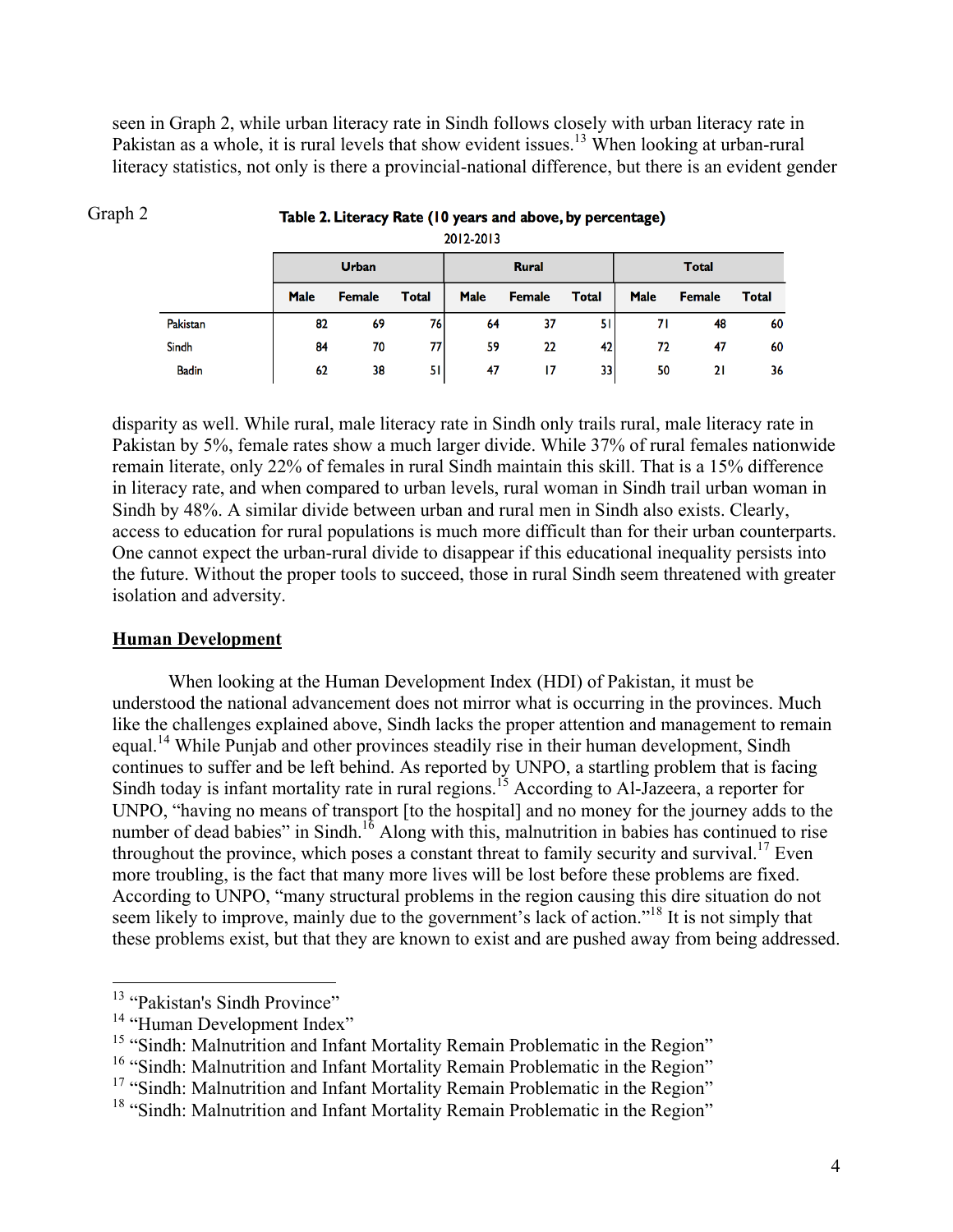Sindh continues to suffer from slow human development, while provinces such as Punjab receive greater attention.<sup>19</sup> Even when legally ordered to Sindhis, development projects rarely get off the ground and are brushed under-the-rug. As stated by Ishaq Soomro, program officer of the Participatory Development Initiative, "the locals living in the oil producing districts allege that most of the oil firms have failed to launch development projects for provision of gas, electricity, health, education, [and] sanitation facilities in their respective areas.<sup>520</sup> While it is the fault of others for these injustices, Sindhis are still faced with the consequences of extraction and other processes. More than this, those who are responsible refuse to acknowledge the hardship Sindhis face and offer support in their suffering. It is this fact that makes the situation in Sindh so troubling and in need of repair. Before Sindhis can receive the justice they deserve, Pakistan must hold accountable those actually responsible for these issues.

## **Conclusion**

While this report attempts to raise awareness of the demographic challenges facing Sindhis, it by no means encapsulates all the suffering and injustice that occurs in Sindh. When looking at the issues above, it is evident that their resolution should not lie on the backs of Sindhis, but must be resolved through greater government action and a breakdown of the current social system. If these problems are left for the Sindhis to face alone, the most likely outcome will be a continuation of the injustice and an increase in the current divide that plagues the future of the province. Without the proper tools to succeed and a lack of an equal system, the people of Sindh will only further separate and lose the unified culture they are known for. If this social epidemic continues without change, traditional Sindhi culture will dissolve and a new social makeup will take hold. As members and supporters of Sindh, we cannot let another community be dismantled, a culture deformed, or a future destroyed. We must take action.

<sup>&</sup>lt;sup>19</sup> "Human Development Index"<br><sup>20</sup> "Poverty in Oil Rich Districts of Sindh"